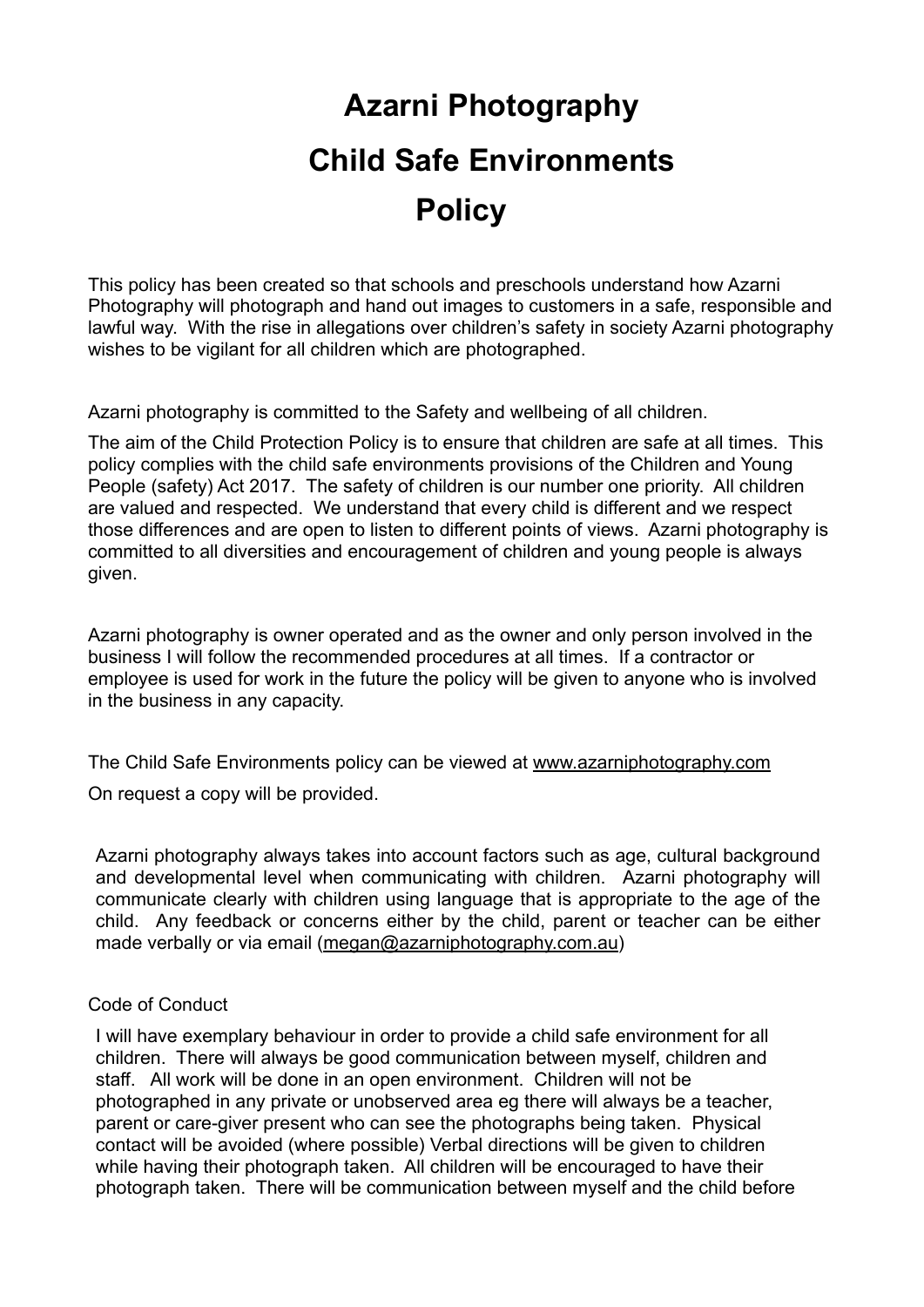the photograph is taken so that they are aware and agree to the photograph. No child will be forced to have a photograph taken. Children will be respected at all times. A safe and appropriate distance between myself and each child will be maintained.

I will not do anything of a personal nature that the child can do themselves. I will not behave in a controlling manner with children. Inappropriate language will not be used. There will be no sexually suggestive comments or actions. If inappropriate behaviour by a child is observed it will be immediately reported to a teacher or carer.

In the unlikely case of an emergency any action taken by me will only be taken with the approval of a teacher or parent.

Azarni Photography meets the requirements of the Child Safety (Prohibited Persons) Act 2016 which requires that I have a valid Working with children check through the department of human services (screening unit)

If anyone is employed in the future by Azarni Photography I will make sure that they have a current working with children check. Referee's and relevant qualifications will be checked, face to face interviews will be done and there will be a training and observation period conducted by myself. If in the future Azarni photography employs staff or volunteers, I will advise the Screening Unit where applicable.

Any future employees or volunteers will receive a copy of this policy as well as regular performance reviews. There will also be supervised sessions where the focus will be on the safety of children. They will also receive access to resources concerning child safety wellbeing.

Azarni Photography will stay up to date with any new information concerning child safety and this information will be passed on to any future employees or volunteers.

Azarni photography will report anything suspicious in regards to child abuse or neglect to the Child Abuse Report Line or SA Police if there is an immediate risk. The CSE Mandatory Notification Information booklet will be used for indicators of harm.

Any complaints received will be handled promptly and fairly. A record will be made of the complaint with clear documentation. Communication will be clear between Azarni photography and the person making the complaint. All complaints will be taken seriously and procedural fairness will be followed.

## Risk Management Plan

Risk- Photographing Children

Management- Photographs will always be taken where a staff member or parent can see.